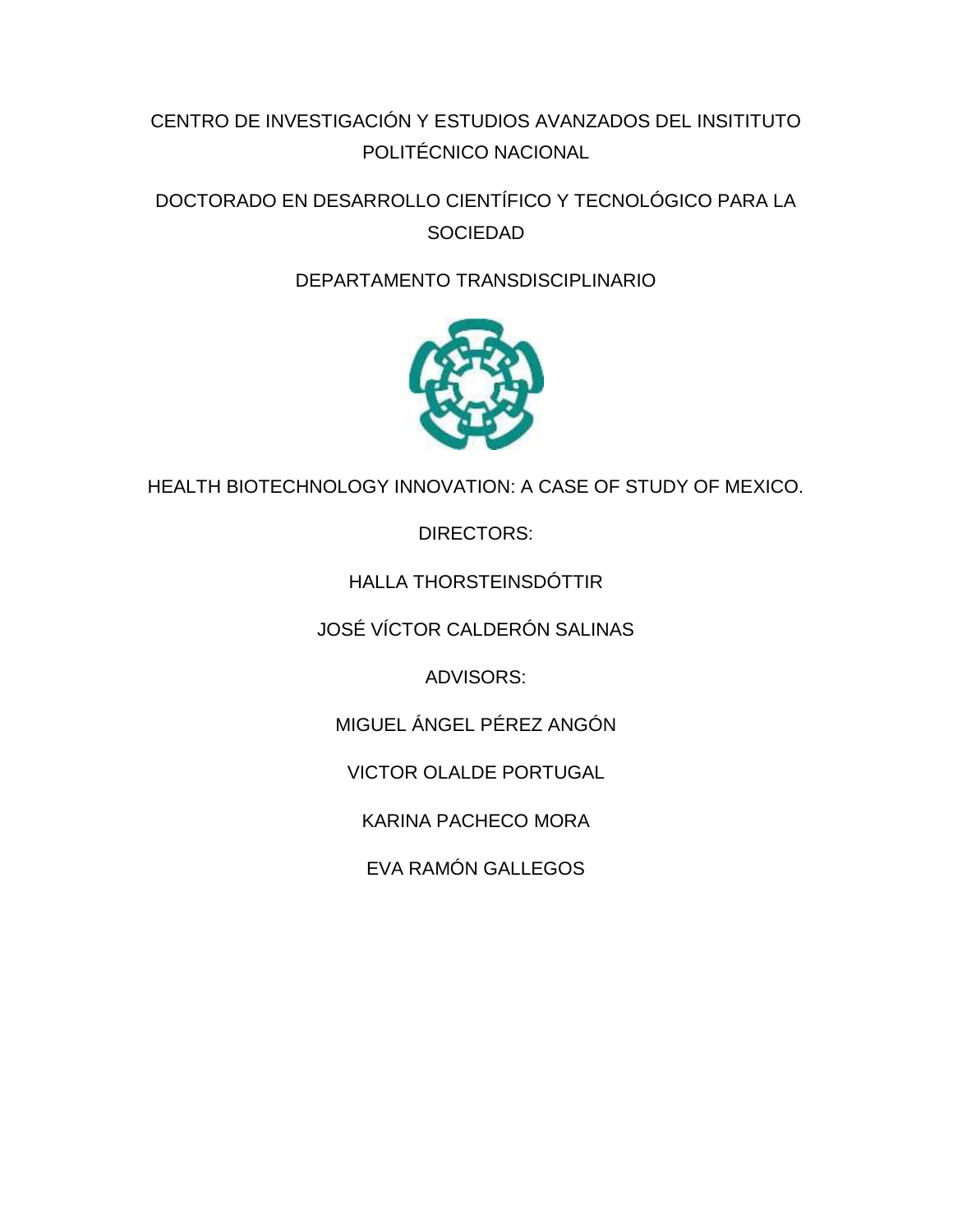## **Table of Contents**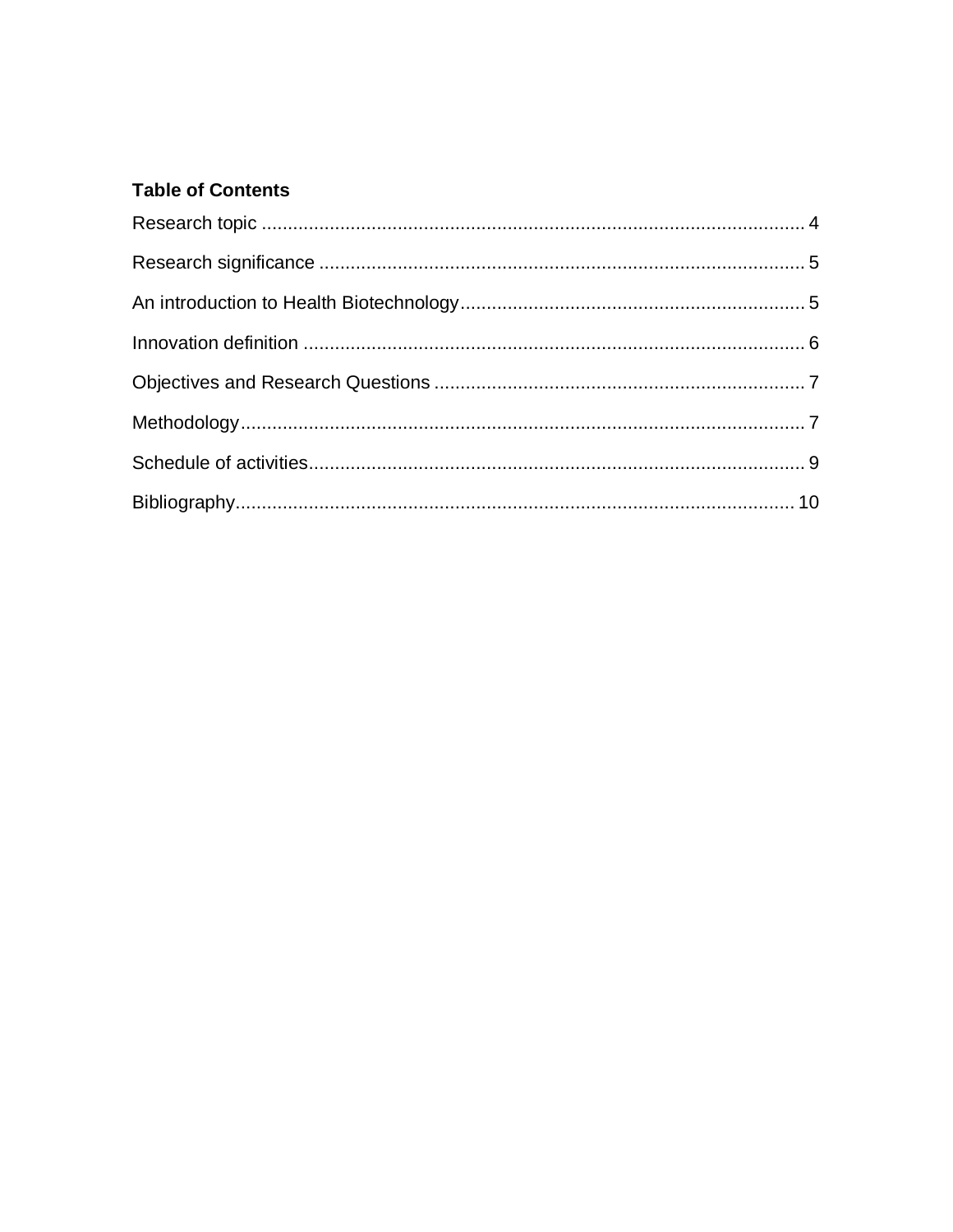# **Technical terms and commonly used abbreviations**

| <b>BIRMEX</b>    | Laboratorios de Biológicos y Reactivos de México S.A. |  |  |  |  |  |  |  |  |  |  |  |  |  |
|------------------|-------------------------------------------------------|--|--|--|--|--|--|--|--|--|--|--|--|--|
|                  | de C.V.                                               |  |  |  |  |  |  |  |  |  |  |  |  |  |
| <b>CINVESTAV</b> | Centro de Investigación y Estudios Avanzados          |  |  |  |  |  |  |  |  |  |  |  |  |  |
| <b>HBT</b>       | <b>Health Biotechnology</b>                           |  |  |  |  |  |  |  |  |  |  |  |  |  |
| <b>IPN</b>       | Instituto Politécnico Nacional                        |  |  |  |  |  |  |  |  |  |  |  |  |  |
| <b>OECD</b>      | The Organization for Economic Co-operation and        |  |  |  |  |  |  |  |  |  |  |  |  |  |
|                  | Development                                           |  |  |  |  |  |  |  |  |  |  |  |  |  |
| <b>PNS</b>       | Programa Nacional de Salud.                           |  |  |  |  |  |  |  |  |  |  |  |  |  |
| <b>R &amp; D</b> | <b>Research and Development</b>                       |  |  |  |  |  |  |  |  |  |  |  |  |  |
| <b>SNS</b>       | Sistema Nacional de Salud.                            |  |  |  |  |  |  |  |  |  |  |  |  |  |
| <b>UN</b>        | The United Nations.                                   |  |  |  |  |  |  |  |  |  |  |  |  |  |
| <b>WHO</b>       | World Health Organization                             |  |  |  |  |  |  |  |  |  |  |  |  |  |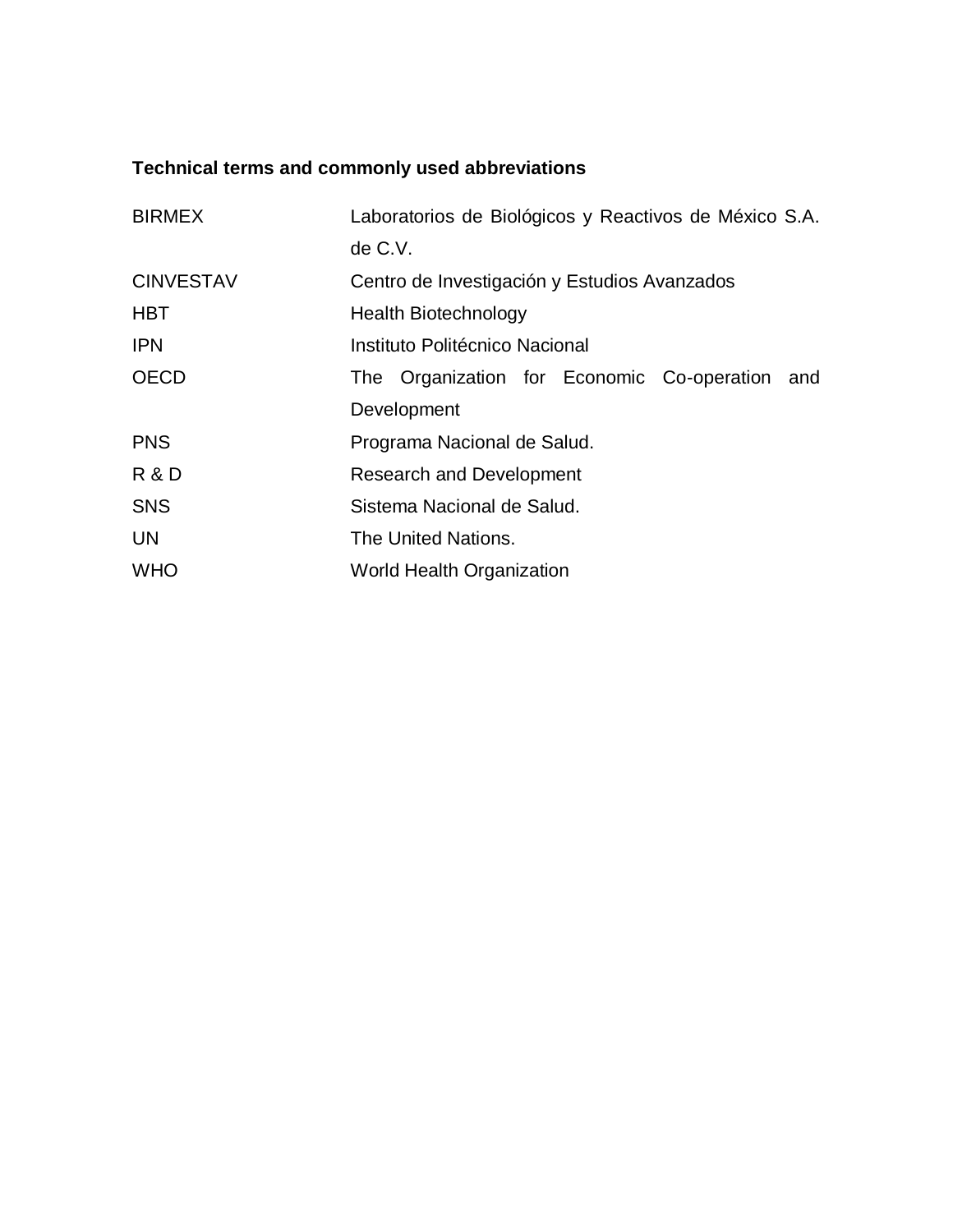#### <span id="page-3-0"></span>**Research topic**

Health Biotechnology (HBT) has the potential to solve health problems that require science intensive solutions and can not be solved by any other health field. Developing countries have endemic or specific health problems that are typically not the principal objective of global biotechnology firms. Further solutions involving technological transfer may not be available to address the problems and therefore it is necessary to develop domestic technologies and innovations to address developing countries' health problems. Some examples of developing countries' innovations in HBT are the meningitis B vaccine from Cuba, low cost hepatitis B vaccine from India and recombinant human insulin from Brazil, (Thorsteinsdóttir H., Daar A. S. and Singer P. A., 2006) .

On the other hand, developing countries also invest in HBT with the expectation that the investment will generate future income and economic growth. The IMS Institute for Healthcare Informatics (2013) reports that the United States is the country that has the largest investment per capita in the world, Japan and Canada are the following countries.

Mexico invests in HBT to accomplish the Programa Nacional de Salud (SNS) objective, which is to address the health needs and problems of the Mexican population. Mexican HBT investments funds studies on diseases like diabetes, cancer, influenza neglected tropical diseases, among other (Bottazzi M. E. et al., 2011). The aim of the investment is to obtain products that enhance the health of the Mexican population such as the development of vaccines (BIRMEX, 2009). However, there is a lack of information on the effects of HBT investment in Mexico. This proposal aims to address this lack of knowledge and examine the dynamics of innovation in HBT in Mexico. I aim to understand the state of innovation in this field in Mexico, and identify what can be done to strengthen innovation in HBT in the country.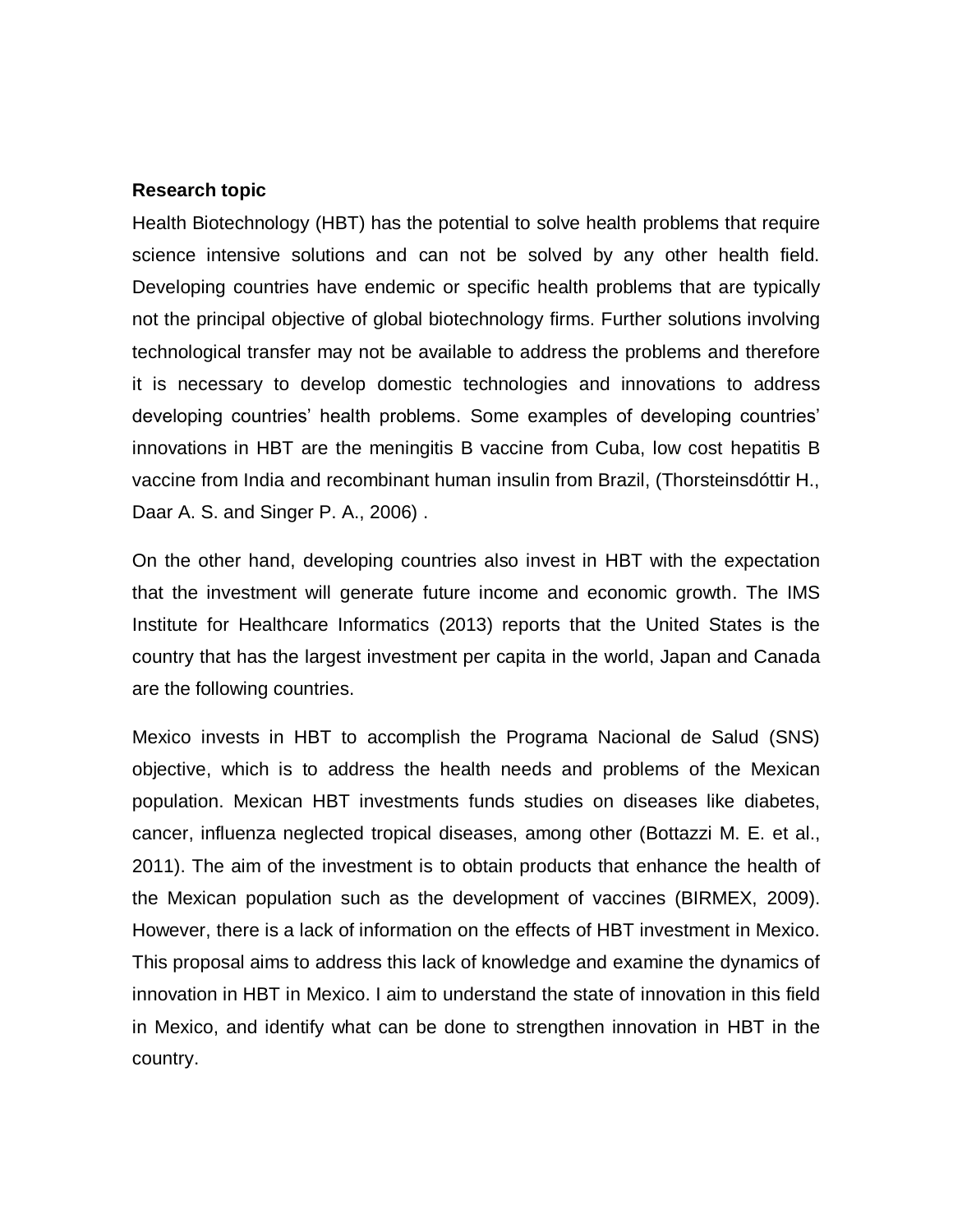#### <span id="page-4-0"></span>**Research significance**

The state of innovation in HBT in developing countries, such as Mexico, needs to be understood in order to identify the reasons that encourage or discourage the progress of HBT in the country. Identifying the key challenges confronting innovation in this field will allow the decision makers to propose strategies to further innovation in HBT in Mexico, like developing programs that stimulate innovation in HBT, allocate finances that support strategies in HBT innovation, promote collaboration among countries aimed to solve common health problems, etc.

This may result in enhanced opportunities to access domestic and international markets, drive he economic growth, reduce the cost of health care services, improve the health of the population, among others (Motellón L. 2011; Dogramatzis 2010; Tait J., Wield D., Bruce A. and Chataway J., 2007)

The main contribution of this study is, thus to develop an overview of the dynamics of HBT in Mexico and identify strategies that can strengthen the innovation efforts.

### <span id="page-4-1"></span>**An introduction to Health Biotechnology**

Health biotechnology provides new solutions to medical needs not covered by traditional development of chemical drugs. The subfields of HBT can influence specific medical requirements, for example, immunology and molecular biology can support diagnostics by developing new and more accurate methods to detect diverse diseases, genomic medicine can target therapeutics to the genetic makeup of populations and individuals to improve health and lessen the burden of diseases, regenerative medicine can help the body to repair or replace injured tissues, etc. (Motellón L., 2011; McMahon D., 2011; Hardy B., 2011)

The United Nations (UN) convention on Biological Diversity (2009) defines biotechnology as: "Any technological application that uses biological systems, living organisms, or derivatives thereof, to make or modify products or processes for specific use"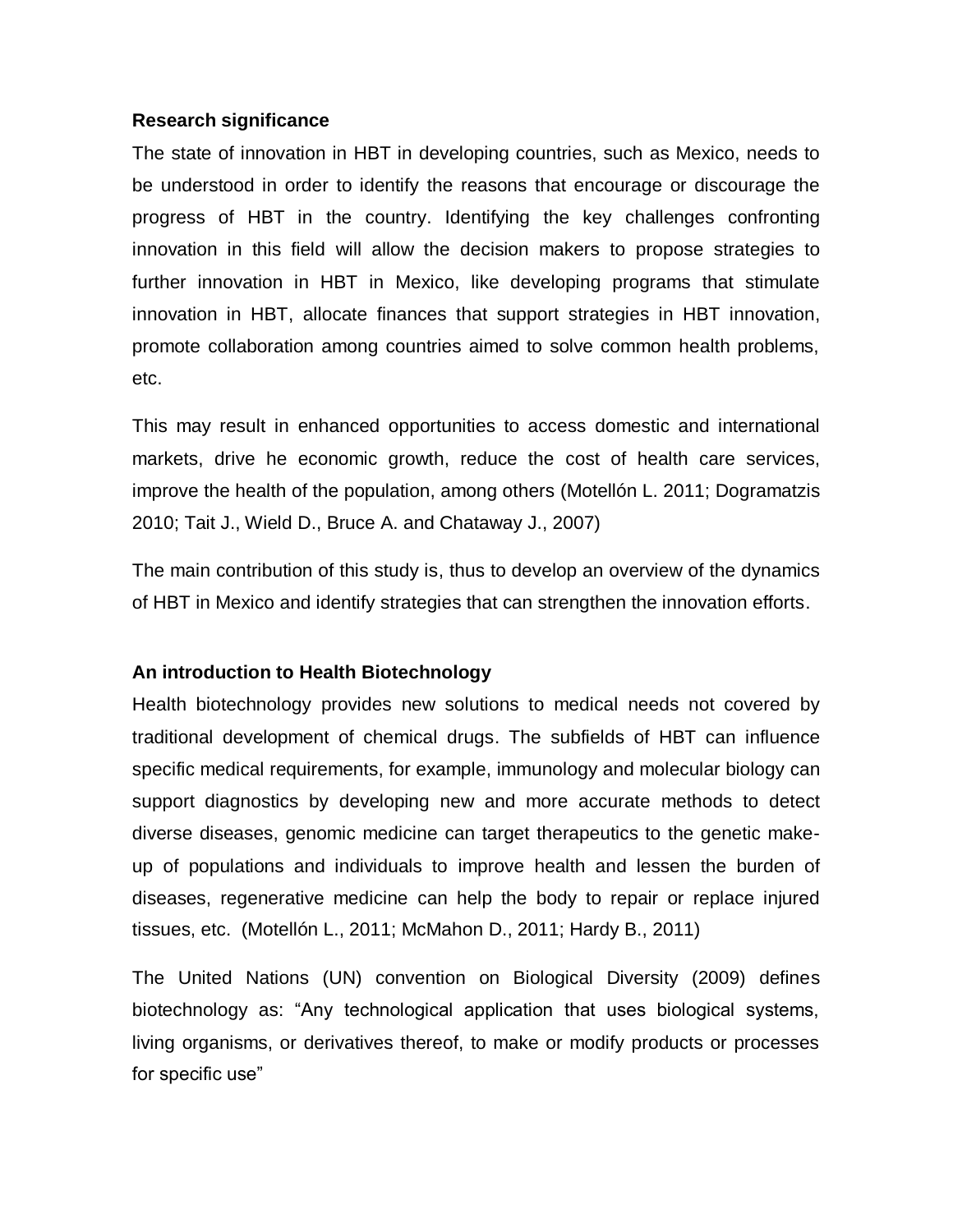There is not an official health biotechnology definition. Dogramatzis (2010) defines healthcare biotechnology as "Healthcare biotech is about diagnosis, prevention, and treatment of disease"

For the purpose of this project, I define HBT as:

Any technological application that uses biological systems, living organisms, or derivatives thereof, to make or modify products or processes *for diagnosis, prevention, and treatment of* human *disease*" (From UN. 2009 and Dogramatzis 2010)

There is a large demand for HBT products. Pharmaceutical research and biotechnology companies in the United States invested, for example, a record \$ US 65.3 billion in 2009 in the research and development of new life-changing medicines and vaccines, an increase of more than \$US 1.5 billion from 2008 (PhRMA, 2012). Further, in 2012 the U.S. Investment in Health Research (2012) reports the investment to medical and health research expenditures to have been \$US 130.3 billion, and \$US 19.3 billion were exclusively invested in Biotechnology R & D.

#### <span id="page-5-0"></span>**Innovation definition**

The so-called Oslo manual from OECD (2005) defines technology product innovation as: "The implementation/commercialization of a product with improved performance characteristics such as to deliver objectively new or improved services to the consumer. A technological process innovation is the implementation/adoption of new or significantly improved production or delivery methods. It may involve changes in equipment, human resources, working methods or a combination of these"

The problem with this definition is that it does not define the range of what could be understood as "new". New for whom? If we use the term new as "new-to-the world" the innovation could only be possible in developed countries with cutting edge technologies. For this study I prefer to use the definition of innovation given by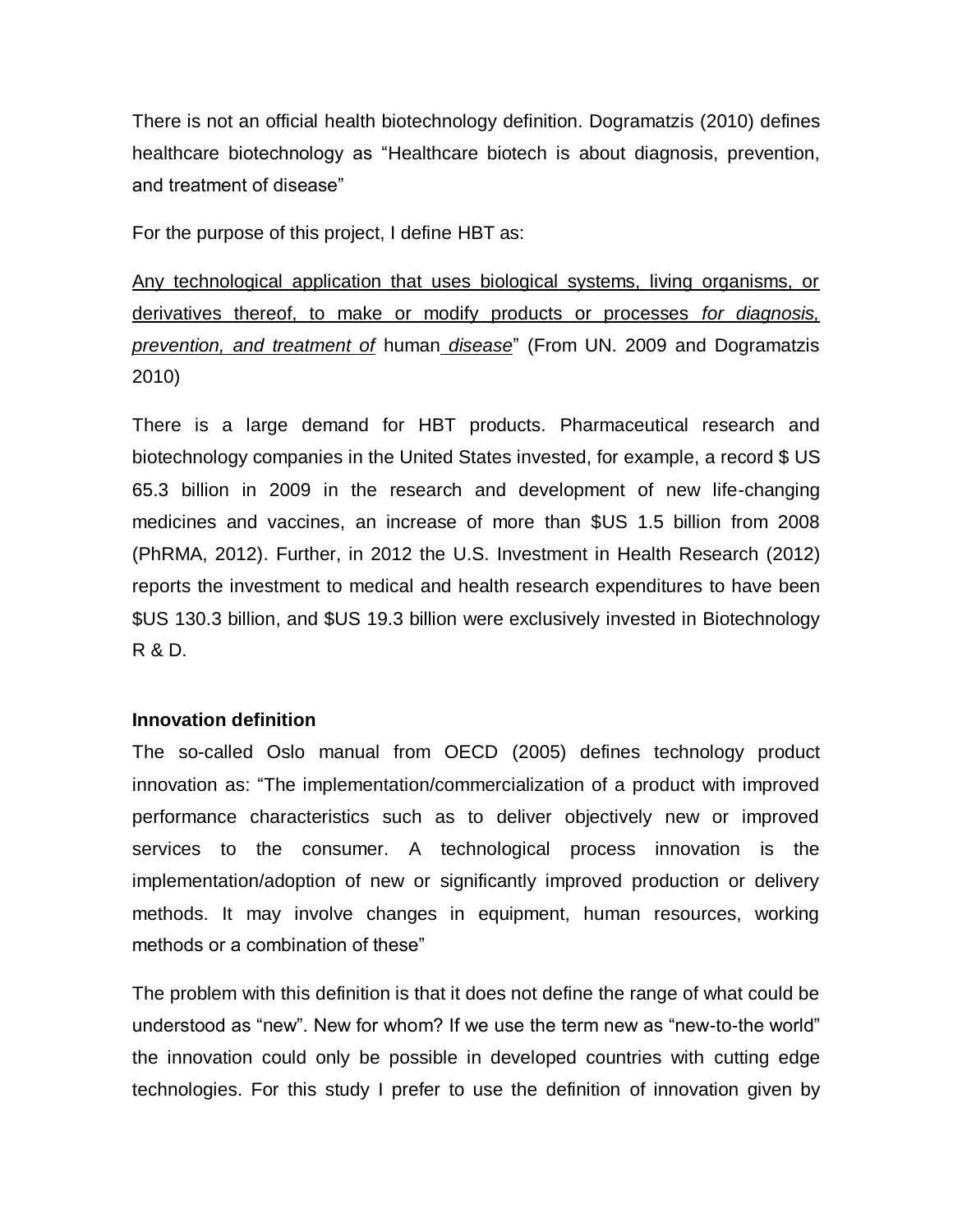Ernst et al as "the process by which firms master and implement the design and production of goods and services that are new to them, irrespective of whether or not they are new to their competitors – domestic or foreign" (Ernst, Mytelka et al. 1998). This definition makes innovation possible in developing countries such as Mexico, because it can include "new" in a wide range of contexts, from "new-to-the world" to "local new" for the industry that is developing it.

## <span id="page-6-0"></span>**Objectives and Research Questions**

This study will examine health biotechnology innovation in Mexico, using the following questions as a guide:

- 1) What is the state of health biotechnology innovation in México?
- 2) How has Mexico built health biotechnology innovation capacity?
- 3) What conditions and strategies have encouraged health biotechnology innovation in Mexico?
- 4) What are key challenges for health biotechnology innovation in the country and what can be done to address them?

### <span id="page-6-1"></span>**Methodology**

- 1.1I will do a patent analysis examining health biotechnology patents in Mexico where biotechnology patents will be a proxy for innovation.
- 1.2I will identify key actors in health biotechnology innovation in México by carrying out a thorough internet search and analyses of publication databases in health biotechnology.
- 1.3I will interview the key actors in health biotechnology innovation in Mexico to obtain qualitative and quantitative information. This information will allow me to analyze the innovation and start to identify the factors and conditions that shape it and strategies that can strengthen the innovation.
- 1.4I will also analyze key documents such as policies, regulations, laws and other document to gain a better insight into health biotechnology innovation in Mexico.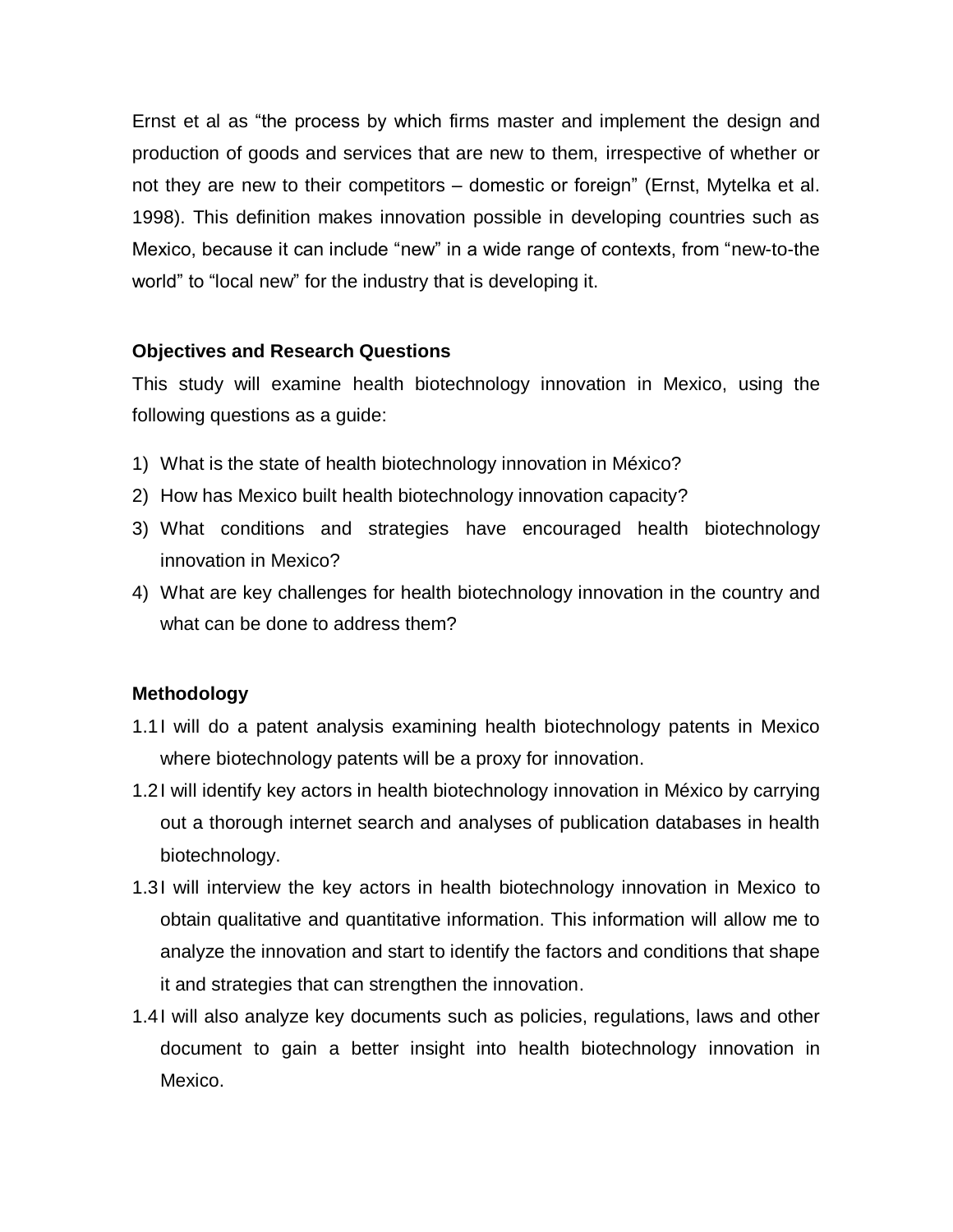1.5I will integrate the analysis from the interviews, patent analysis and document to justify my conclusions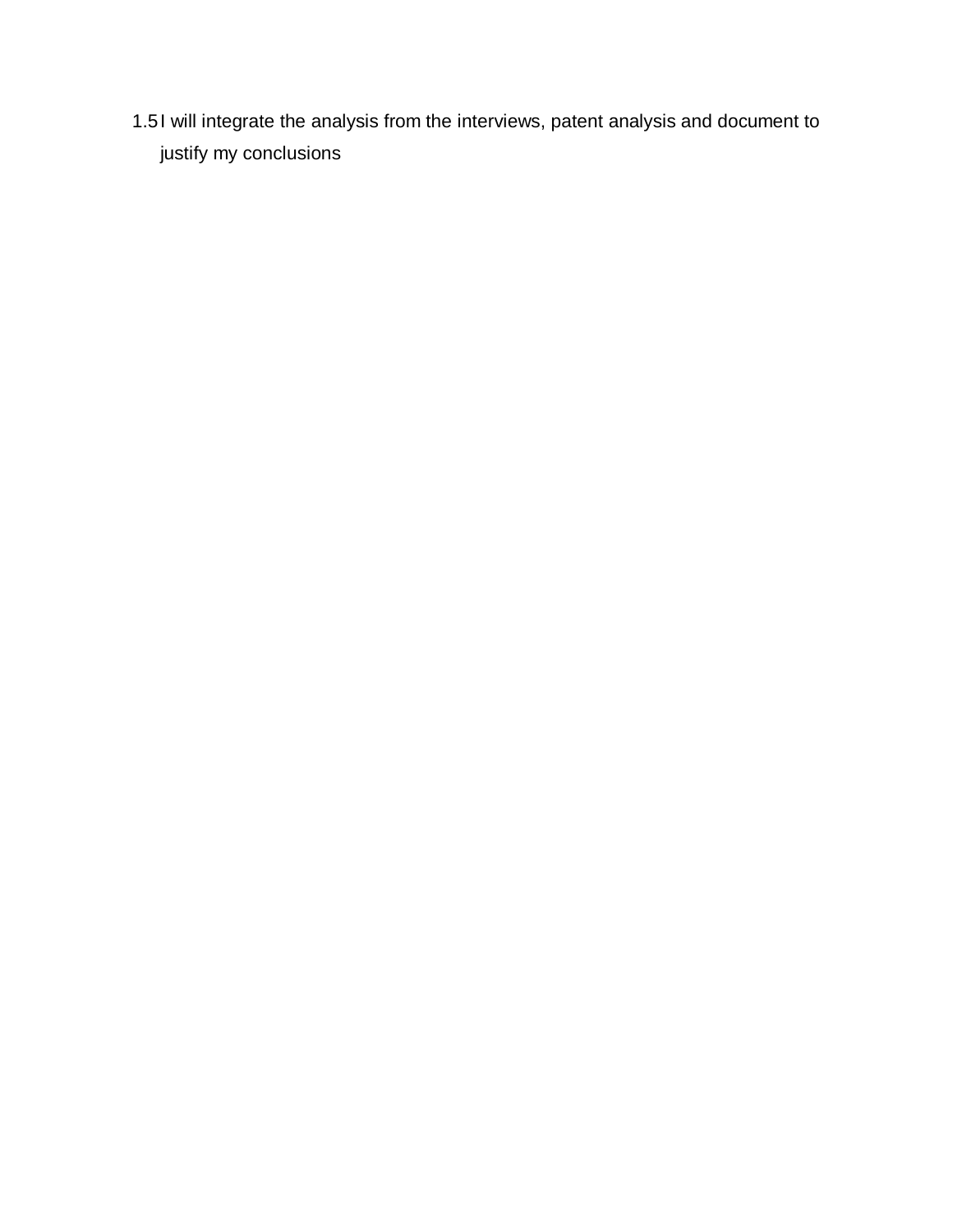## **Schedule of activities**

<span id="page-8-0"></span>

| semester                      | 2014-2       |                    |              |                           |                           |                    | 2015-1       |                |              |                |              |              |                    | 2015-2         |              |                    |                 |              |                           |                | 2016-1             |              |                           |              |              |                |                | 2016-2         |                           |                           |              |                |              | 2017-1                    |              |              |  |  |  |  |
|-------------------------------|--------------|--------------------|--------------|---------------------------|---------------------------|--------------------|--------------|----------------|--------------|----------------|--------------|--------------|--------------------|----------------|--------------|--------------------|-----------------|--------------|---------------------------|----------------|--------------------|--------------|---------------------------|--------------|--------------|----------------|----------------|----------------|---------------------------|---------------------------|--------------|----------------|--------------|---------------------------|--------------|--------------|--|--|--|--|
| <b>Activity / Month</b>       | $\mathbf{1}$ | $\overline{c}$     | 3            | 4                         | $\sqrt{5}$                | 6                  | $\mathbf{1}$ | $\overline{2}$ | 3            | $\overline{4}$ | $\sqrt{5}$   | 6            | $\mathbf{1}$       | 2 <sup>1</sup> | $\mathbf{3}$ | $\overline{4}$     | $5\phantom{.0}$ | 6            | 1                         | $\overline{c}$ | $\mathbf{3}$       | 4            | $\sqrt{5}$                | 6            | $\mathbf{1}$ | $\overline{2}$ | 3              | $\overline{4}$ | $\sqrt{5}$                | 6                         | $\mathbf{1}$ | $\overline{2}$ | 3            | 4                         |              | $5 \quad 6$  |  |  |  |  |
| Selection of consultants      | $\mathsf{x}$ | $\pmb{\mathsf{x}}$ |              |                           |                           |                    |              |                |              |                |              |              |                    |                |              |                    |                 |              |                           |                |                    |              |                           |              |              |                |                |                |                           |                           |              |                |              |                           |              |              |  |  |  |  |
| Structuring the project       | $\mathsf{x}$ | x                  | X            | $\mathsf{x}$              | X                         | $\mathsf{x}$       | $\mathsf{x}$ | $\mathsf{x}$   | $\mathsf{x}$ |                |              |              |                    |                |              |                    |                 |              |                           |                |                    |              |                           |              |              |                |                |                |                           |                           |              |                |              |                           |              |              |  |  |  |  |
| Setting the framework         | $\mathsf{x}$ | X                  | X            | $\boldsymbol{\mathsf{x}}$ | X                         | $\pmb{\mathsf{x}}$ | X            | X              | X            | x              | X            | $\pmb{\chi}$ |                    |                |              |                    |                 |              |                           |                |                    |              |                           |              |              |                |                |                |                           |                           |              |                |              |                           |              |              |  |  |  |  |
| Method development and        |              |                    |              |                           | X                         | X                  | $\mathsf{x}$ | X              | X            | X              | X            | X            |                    |                |              |                    |                 |              |                           |                |                    |              |                           |              |              |                |                |                |                           |                           |              |                |              |                           |              |              |  |  |  |  |
| selection of candidates       |              |                    |              |                           |                           |                    |              |                |              |                |              |              |                    |                |              |                    |                 |              |                           |                |                    |              |                           |              |              |                |                |                |                           |                           |              |                |              |                           |              |              |  |  |  |  |
| Standardization of<br>the     |              |                    |              |                           |                           |                    |              |                | X            | X              | $\mathsf{x}$ | X            | $\mathsf{x}$       |                |              |                    |                 |              |                           |                |                    |              |                           |              |              |                |                |                |                           |                           |              |                |              |                           |              |              |  |  |  |  |
| method                        |              |                    |              |                           |                           |                    |              |                |              |                |              |              |                    |                |              |                    |                 |              |                           |                |                    |              |                           |              |              |                |                |                |                           |                           |              |                |              |                           |              |              |  |  |  |  |
| Protocol presentation         |              |                    |              |                           |                           |                    |              |                |              |                | X            | X            | $\pmb{\mathsf{x}}$ |                |              |                    |                 |              |                           |                |                    |              |                           |              |              |                |                |                |                           |                           |              |                |              |                           |              |              |  |  |  |  |
| predoctoral Review            |              |                    |              |                           |                           |                    |              |                |              |                |              |              |                    |                |              |                    |                 |              |                           |                |                    |              |                           |              |              |                |                |                |                           |                           |              |                |              |                           |              |              |  |  |  |  |
| Conducting interviews         |              |                    |              |                           |                           |                    |              |                |              |                |              |              | $\pmb{\mathsf{x}}$ | X              | $\mathsf{x}$ | $\pmb{\mathsf{x}}$ | $\mathsf{x}$    | X            | X                         | $\pmb{\chi}$   | $\pmb{\mathsf{X}}$ |              |                           |              |              |                |                |                |                           |                           |              |                |              |                           |              |              |  |  |  |  |
| Analysis of results           |              |                    |              |                           |                           |                    |              |                |              |                |              |              |                    |                |              |                    |                 | $\mathsf{x}$ | X                         | X              | $\pmb{\mathsf{x}}$ |              |                           |              |              |                |                |                |                           |                           |              |                |              |                           |              |              |  |  |  |  |
| <b>Bibliographic Research</b> | $\mathsf{x}$ | $\mathsf{x}$       | $\mathsf{x}$ | $\mathsf{x}$              | $\boldsymbol{\mathsf{x}}$ | $\mathsf{x}$       | $\mathsf{x}$ | $\mathsf{x}$   | $\mathsf{x}$ | $\mathsf{x}$   | $\mathsf{x}$ | $\pmb{\chi}$ | $\mathsf{x}$       | $\mathsf{x}$   | $\mathsf{x}$ | $\pmb{\mathsf{x}}$ | $\mathsf{x}$    | $\mathsf{x}$ | $\boldsymbol{\mathsf{X}}$ | $\pmb{\chi}$   | $\pmb{\mathsf{X}}$ | $\mathsf{x}$ | $\mathsf{x}$              | $\mathsf{x}$ | $\pmb{\chi}$ | $\mathsf{x}$   | $\mathsf{x}$   | $\mathsf{x}$   | $\mathsf{x}$              | $\pmb{\chi}$              | $\mathsf{x}$ | $\mathsf{x}$   | $\mathsf{x}$ | $\mathsf{x}$              |              |              |  |  |  |  |
| <b>Making Article</b>         |              |                    |              |                           |                           |                    |              |                |              |                |              |              |                    |                |              |                    |                 |              | $\mathsf{x}$              | $\mathsf{x}$   | X                  | $\mathsf{x}$ | $\boldsymbol{\mathsf{x}}$ | X            |              |                |                |                |                           |                           |              |                |              |                           |              |              |  |  |  |  |
| <b>Exhibition at Congress</b> |              |                    |              |                           |                           |                    |              |                |              |                |              |              |                    |                |              |                    |                 |              |                           |                |                    |              |                           | X            | X            | X              |                |                |                           |                           |              |                |              |                           |              |              |  |  |  |  |
| <b>Discussion of Results</b>  |              |                    |              |                           |                           |                    |              |                |              |                |              |              |                    |                |              |                    |                 |              |                           |                |                    |              |                           |              |              | X              | $\mathsf{x}$   | $\mathsf{x}$   | $\boldsymbol{\mathsf{x}}$ | $\pmb{\chi}$              | $\mathsf{x}$ | $\mathsf{x}$   | $\mathsf{x}$ | $\mathsf{x}$              |              |              |  |  |  |  |
| Development of thesis         |              |                    |              |                           |                           |                    |              |                |              | x              | x            | X            | X                  | X              | $\mathsf{x}$ | X                  | X               | $\pmb{\chi}$ | X                         | X              | $\mathsf{x}$       | X            | $\boldsymbol{\mathsf{x}}$ | X            | X            | X              | $\mathsf{x}$   | $\mathsf{x}$   | X                         | $\boldsymbol{\mathsf{x}}$ | $\pmb{\chi}$ | X              | x            | $\mathsf{x}$              |              |              |  |  |  |  |
| writing                       |              |                    |              |                           |                           |                    |              |                |              |                |              |              |                    |                |              |                    |                 |              |                           |                |                    |              |                           |              |              |                |                |                |                           |                           |              |                |              |                           |              |              |  |  |  |  |
| <b>Thesis Review</b>          |              |                    |              |                           |                           |                    |              |                |              |                |              |              |                    |                |              |                    |                 |              |                           |                |                    |              |                           |              |              |                |                |                |                           | X                         | $\pmb{\chi}$ | $\mathsf{x}$   |              |                           |              |              |  |  |  |  |
| Correction of the thesis      |              |                    |              |                           |                           |                    |              |                |              |                |              | x            | X                  | X              | $\mathsf{x}$ | X                  | x               | $\pmb{\chi}$ | X                         | X              | X                  | $\mathsf{x}$ | X                         | x            | X            | X              | $\pmb{\times}$ | $\mathsf{x}$   | X                         | X                         | $\pmb{\chi}$ | $\mathsf{x}$   | X            | $\boldsymbol{\mathsf{x}}$ |              |              |  |  |  |  |
| Presentation and doctora      |              |                    |              |                           |                           |                    |              |                |              |                |              |              |                    |                |              |                    |                 |              |                           |                |                    |              |                           |              |              |                |                |                |                           |                           |              |                |              |                           | $\mathsf{x}$ | $\mathsf{x}$ |  |  |  |  |
| I examination                 |              |                    |              |                           |                           |                    |              |                |              |                |              |              |                    |                |              |                    |                 |              |                           |                |                    |              |                           |              |              |                |                |                |                           |                           |              |                |              |                           |              |              |  |  |  |  |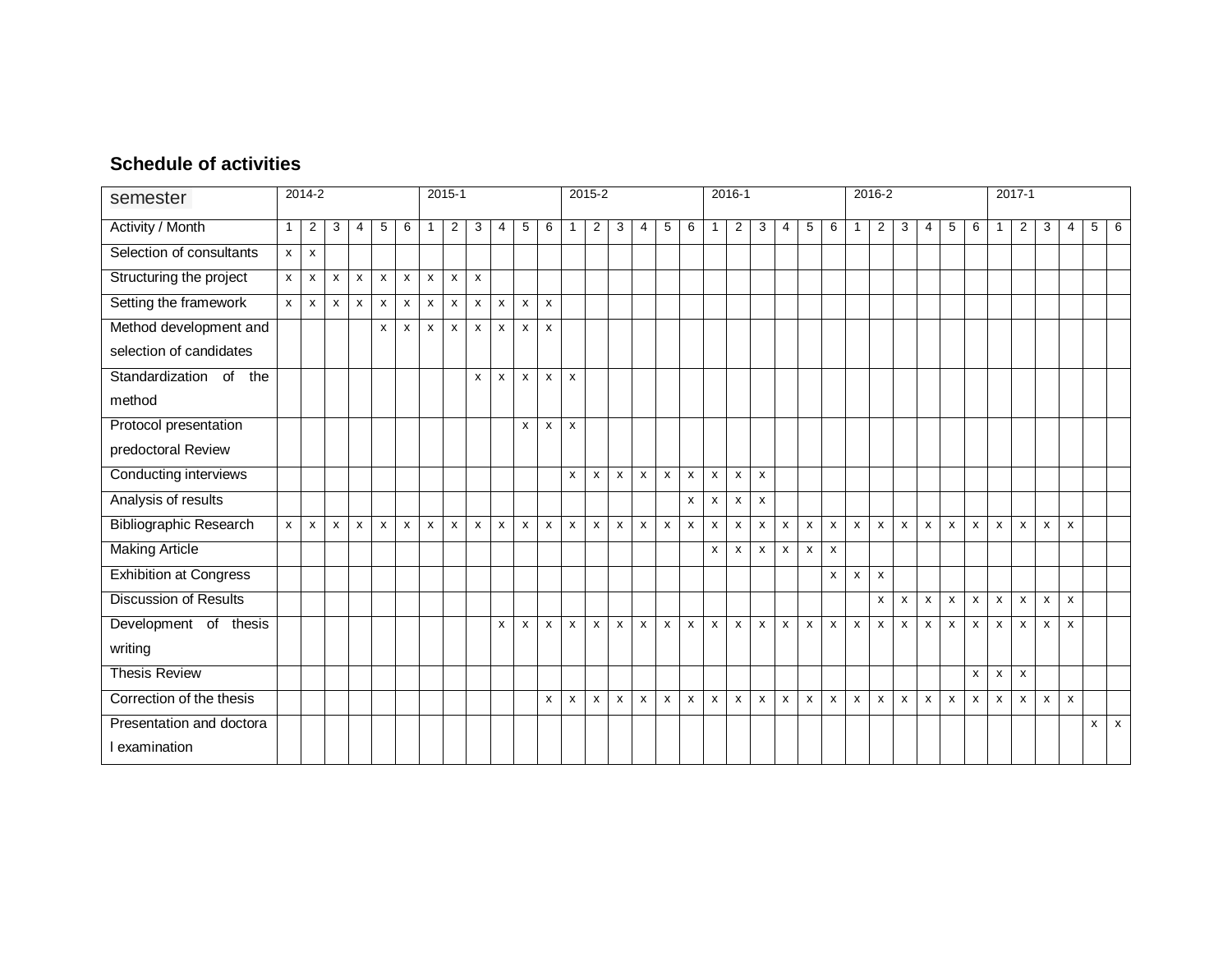#### <span id="page-9-0"></span>**Bibliography**

BIRMEX (2009) Investigación y desarrollo. México, México, updated in 2009 <http://www.birmex.gob.mx/mision>

Bottazzi M. E., Dumonteil E., Valenzuela J. G., Betancourt-Cravioto M., Tapia-Conyer R., and Hotez P. J. (2011) Bridging the innovation gap for neglected tropical diseases in Mexico: capacity building for the development of a new generation of antipoverty vaccines. Bol Med Hosp Infant Mex; 68(2):138-146.

Ernst, D., Mytelka, L. and Ganiatsos, T. (1998). Technological capabilities in the context of export-led growth: a conceptual framework. Technological capabilities and export success in Asia. London, Routledge. Pp: 4-45.

Europa Bio. 2009. Healthcare Biotechnology Using the human body's own tools and weapons to fight diseases. Europa Bio. Pp: 1-8.

Gerbin A. and Drnovsek M. (2012) Innovation in the biotechnology industry: The role of university-generated intellectual property rights, knowledge base investments and funding mechanisms. Druid meeting.

IMS Institute for Healthcare Informatics (2013) Pharmaceutical spending per capita, 2013 versus 2018. Global Outlook for Medicines Through 2018. Pg.1.

McMahon D. S. (2011) Regenerative Medicine Innovation in Emerging Economies: A Case Study Comparison of China, Brazil and India. Institute of Medical Science. University of Toronto, 1-281.

OECD (2004) Biotechnology for sustainable growth and development. Paris, France Pp: 1-15.

OECD (2005) Statistical Definition of Biotechnology. Paris, France, updated in 2005, http://www.oecd.org/sti/biotech/statisticaldefinitionofbiotechnology.htm

OECD (2009) Oslo Manual. Proposed guidelines for collecting and interpreting technological innovation data. Pg: 31.